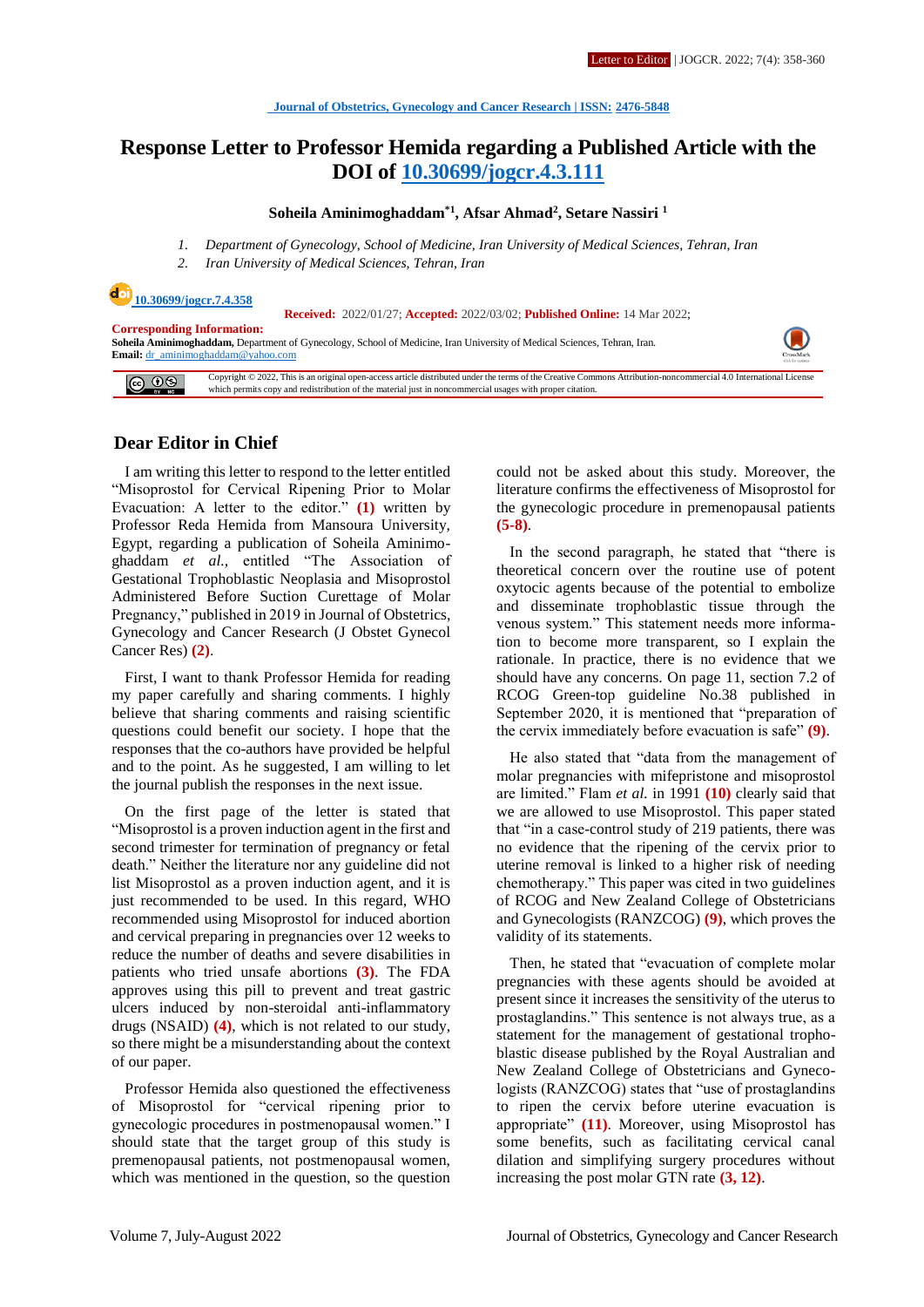In the next paragraph, he mentioned that he did not use Misoprostol according to a guideline; however, as referenced before, this guideline **(9)** didn't question the use of this drug in such cases. Moreover, he reported the adverse effect of this drug by running an experiment on only seven patients, so it is a must to run a prospective study with a large sample size to approve/ disapprove such a hypothesis and evaluate an exposure/ outcome.

Then, he listed five questions and numbered them from one to four, then six by skipping question number five. I put the questions in quotations and respond to each of them separately, and keep the original numbering as he put in his letter:

1. "The authors did not justify the scientific rationale of the use of Misoprostol prior to molar evacuation. The cited articles discussed misoprostol use in labor induction and missed abortion, not molar evacuation. Till now, there is no international guideline, society recommendation, or FDA approval for the use of Misoprostol before molar evacuation."

In response to your comment, I should share an international guideline of the Royal College of Obstetricians and Gynaecologists (RCOG) Gestational Trophoblastic Disease (Green-top Guideline No. 38) published in September 2020, which discusses the use of Misoprostol before molar evacuation. On Page 11 of this guideline, it is recommended that preparation of the cervix immediately prior to uterine removal is safe **(7)**. I copied the following content from this guideline for your consideration:

"Ripening of the cervix with either physical dilators or prostaglandins prior to uterine removal is not associated with an increased risk of developing GTN. In a case-control study of 219 patients, there was no evidence that the ripening of the cervix prior to uterine removal is linked to a higher risk of needing chemotherapy."

Based on this guideline, I suggest you revise your practice and consider following this guideline. I should also note that a published article in 1991 **(8)** confirms our approach, so I have to refute the explanations you provided to question our approach. I copy the content below from this reference for your consideration:

"Medical methods, today mainly treatment with prostaglandins, can safely be used to evacuate molar pregnancies. Despite the wide-spread use of medical induction in Sweden, there is a low incidence of postmolar trophoblastic disease (< 10%)."

Moreover, there is another guideline **(9)** published by the Royal Australian and New Zealand College of Obstetricians and Gynecologists (RANZCOG), in a statement titled *the management of gestational trophoblastic* disease, that says "use of prostaglandins to ripen the cervix is appropriate."

2. "The dose, route of administration, and duration of the drug were not mentioned."

This suggestion could have been easily implemented in the paper during the review process, which was not asked at that time, so we thank you for bringing this up. For your information, we administered Misoprostol 200µg sublingual two hours before evacuation.

3. "The results showed that progression and pulmonary metastases are less in the misoprostol group which couldn't be understood."

Our result and discussion do not say anything about pulmonary metastases, and I copied the following sentence from our result section for your consideration: "we observed no case of trophoblastic embolism in the misoprostol group" so this comment is not related to our study.

4. "It is strange that consent was obtained from 150 cases although it is a retrospective study involved files of patients along many years from 2006 to 2013."

We thank him for this comment. We hope to understand the idea of the reviewer. It was rather vague for us. We conducted this study at a researcheducational center and got informed consent from all patients at the time of admission to use their information anonymously in future publications. Additionally, we excluded patients who were lost to follow-up from our study.

6. "From the statistical aspect, when the effect of Misoprostol is nullified, the incidence of GTN progression should be nearly similar in both groups. However, the authors reported a statistically significant difference which may point to "a protective effect" of Misoprostol which is not logic."

We thank him for this intelligent comment. In the paper, we said that "use of misoprostol was correlated with a lower rate of persistent disease," which wouldn't be translated as "a protective effect" of Misoprostol. However, cervical ripening facilitates a complete uterine evacuation from molar tissue, followed by decreasing persistent GTN. Tidy *et al.* **(12)** assessed the influence of stimulation of uterine contractility by prostaglandins on the development of trophoblastic disease, and they concluded that "The cervix may be prepared by prostaglandins for a short duration before surgical evacuation."

Lastly, he raised a concern that using this treatment "increases the rate of postmolar gestational trophoblastic neoplasia and other serious complications." However, according to the literature, cervical preparation before a gynecologic procedure can decrease cervical injury and uterine perforation **(5-8)**. Misoprostol is an important innovation in the obstetrics and gynecology field. Our study showed no major